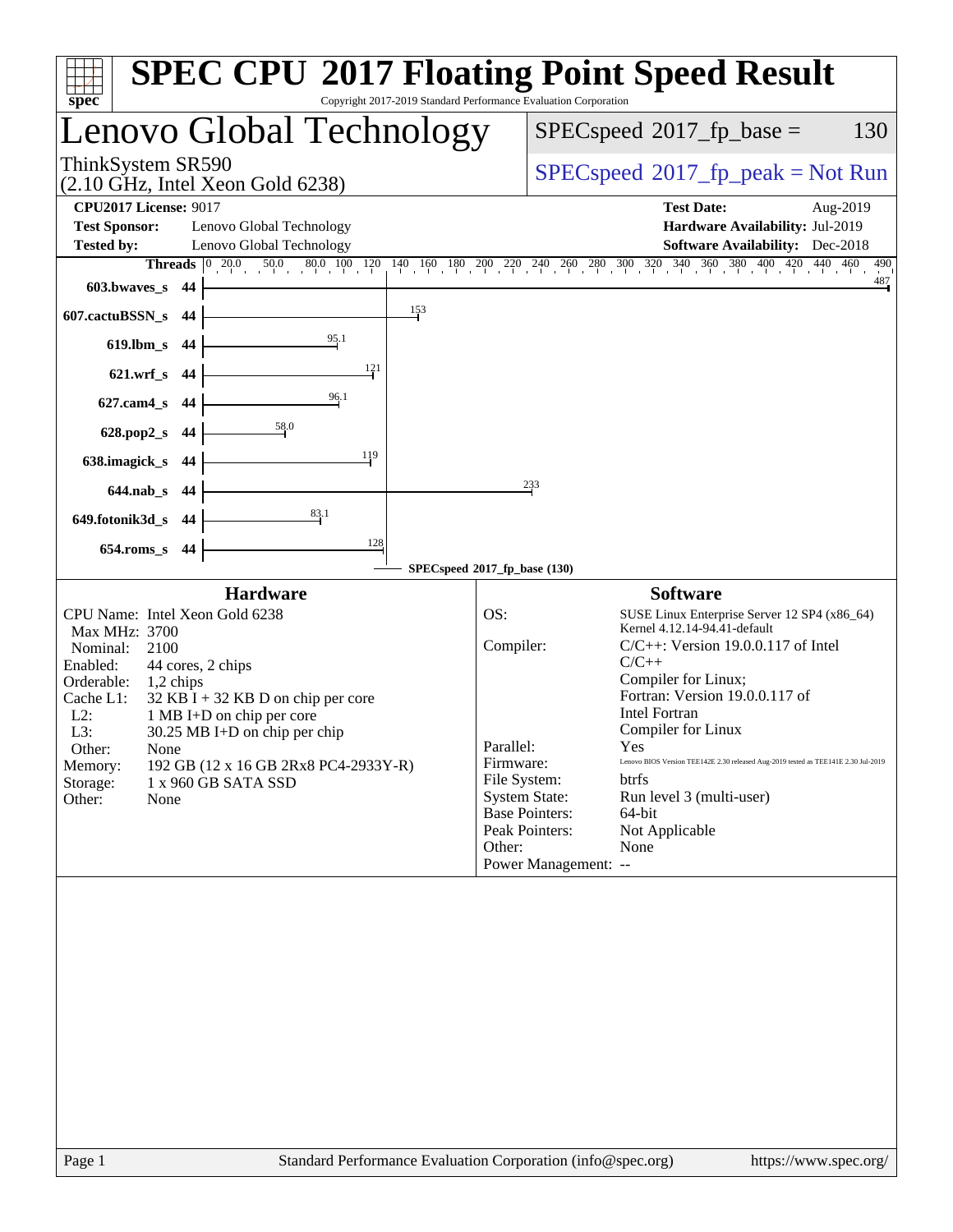

#### **[SPEC CPU](http://www.spec.org/auto/cpu2017/Docs/result-fields.html#SPECCPU2017FloatingPointSpeedResult)[2017 Floating Point Speed Result](http://www.spec.org/auto/cpu2017/Docs/result-fields.html#SPECCPU2017FloatingPointSpeedResult)** Copyright 2017-2019 Standard Performance Evaluation Corporation

## Lenovo Global Technology

(2.10 GHz, Intel Xeon Gold 6238)

 $SPEC speed^{\circ}2017\_fp\_base = 130$ 

### ThinkSystem SR590<br>  $SPEC speed^{\circ}2017$  [p\_peak = Not Run

**[Test Sponsor:](http://www.spec.org/auto/cpu2017/Docs/result-fields.html#TestSponsor)** Lenovo Global Technology **[Hardware Availability:](http://www.spec.org/auto/cpu2017/Docs/result-fields.html#HardwareAvailability)** Jul-2019 **[Tested by:](http://www.spec.org/auto/cpu2017/Docs/result-fields.html#Testedby)** Lenovo Global Technology **[Software Availability:](http://www.spec.org/auto/cpu2017/Docs/result-fields.html#SoftwareAvailability)** Dec-2018

**[CPU2017 License:](http://www.spec.org/auto/cpu2017/Docs/result-fields.html#CPU2017License)** 9017 **[Test Date:](http://www.spec.org/auto/cpu2017/Docs/result-fields.html#TestDate)** Aug-2019

#### **[Results Table](http://www.spec.org/auto/cpu2017/Docs/result-fields.html#ResultsTable)**

|                                               | <b>Base</b>    |                |            |                |            | <b>Peak</b>    |            |                |                |              |                |              |                |              |
|-----------------------------------------------|----------------|----------------|------------|----------------|------------|----------------|------------|----------------|----------------|--------------|----------------|--------------|----------------|--------------|
| <b>Benchmark</b>                              | <b>Threads</b> | <b>Seconds</b> | Ratio      | <b>Seconds</b> | Ratio      | <b>Seconds</b> | Ratio      | <b>Threads</b> | <b>Seconds</b> | <b>Ratio</b> | <b>Seconds</b> | <b>Ratio</b> | <b>Seconds</b> | <b>Ratio</b> |
| 603.bwayes_s                                  | 44             | 121            | 487        | 121            | 486        | 121            | 487        |                |                |              |                |              |                |              |
| 607.cactuBSSN s                               | 44             | 109            | 153        | 109            | 153        | 109            | 153        |                |                |              |                |              |                |              |
| $619.$ lbm s                                  | 44             | 55.0           | 95.3       | 55.1           | 95.1       | 55.1           | 95.0       |                |                |              |                |              |                |              |
| $621.wrf$ s                                   | 44             | 109            | 121        | <u> 110</u>    | <u>121</u> | 110            | 120        |                |                |              |                |              |                |              |
| $627$ .cam $4 \text{ s}$                      | 44             | 92.2           | 96.1       | 92.2           | 96.1       | 92.2           | 96.2       |                |                |              |                |              |                |              |
| $628.pop2_s$                                  | 44             | 202            | 58.7       | 205            | 58.0       | 206            | 57.6       |                |                |              |                |              |                |              |
| 638.imagick_s                                 | 44             | 122            | <u>119</u> | 121            | 119        | 122            | 119        |                |                |              |                |              |                |              |
| $644$ .nab s                                  | 44             | 74.9           | 233        | 74.9           | 233        | 74.9           | 233        |                |                |              |                |              |                |              |
| 649.fotonik3d_s                               | 44             | 110            | 83.0       | 110            | 83.1       | 109            | 83.6       |                |                |              |                |              |                |              |
| $654$ .roms_s                                 | 44             | 123            | 128        | 123            | 128        | 123            | <u>128</u> |                |                |              |                |              |                |              |
| $SPECspeed*2017_fp\_base =$<br><b>130</b>     |                |                |            |                |            |                |            |                |                |              |                |              |                |              |
| $SPECspeed*2017_fp\_peak =$<br><b>Not Run</b> |                |                |            |                |            |                |            |                |                |              |                |              |                |              |

Results appear in the [order in which they were run.](http://www.spec.org/auto/cpu2017/Docs/result-fields.html#RunOrder) Bold underlined text [indicates a median measurement](http://www.spec.org/auto/cpu2017/Docs/result-fields.html#Median).

#### **[Operating System Notes](http://www.spec.org/auto/cpu2017/Docs/result-fields.html#OperatingSystemNotes)**

Stack size set to unlimited using "ulimit -s unlimited"

#### **[General Notes](http://www.spec.org/auto/cpu2017/Docs/result-fields.html#GeneralNotes)**

Environment variables set by runcpu before the start of the run: KMP\_AFFINITY = "granularity=fine,compact" LD\_LIBRARY\_PATH = "/home/cpu2017-1.0.5-ic19/lib/intel64" OMP\_STACKSIZE = "192M"

 Binaries compiled on a system with 1x Intel Core i9-799X CPU + 32GB RAM memory using Redhat Enterprise Linux 7.5 Transparent Huge Pages enabled by default Prior to runcpu invocation Filesystem page cache synced and cleared with: sync; echo 3> /proc/sys/vm/drop\_caches NA: The test sponsor attests, as of date of publication, that CVE-2017-5754 (Meltdown) is mitigated in the system as tested and documented. Yes: The test sponsor attests, as of date of publication, that CVE-2017-5753 (Spectre variant 1) is mitigated in the system as tested and documented. Yes: The test sponsor attests, as of date of publication, that CVE-2017-5715 (Spectre variant 2) is mitigated in the system as tested and documented. Yes: The test sponsor attests, as of date of publication, that CVE-2018-3640 (Spectre variant 3a) is mitigated in the system as tested and documented. Yes: The test sponsor attests, as of date of publication, that CVE-2018-3639 (Spectre variant 4) is mitigated in the system as tested and documented.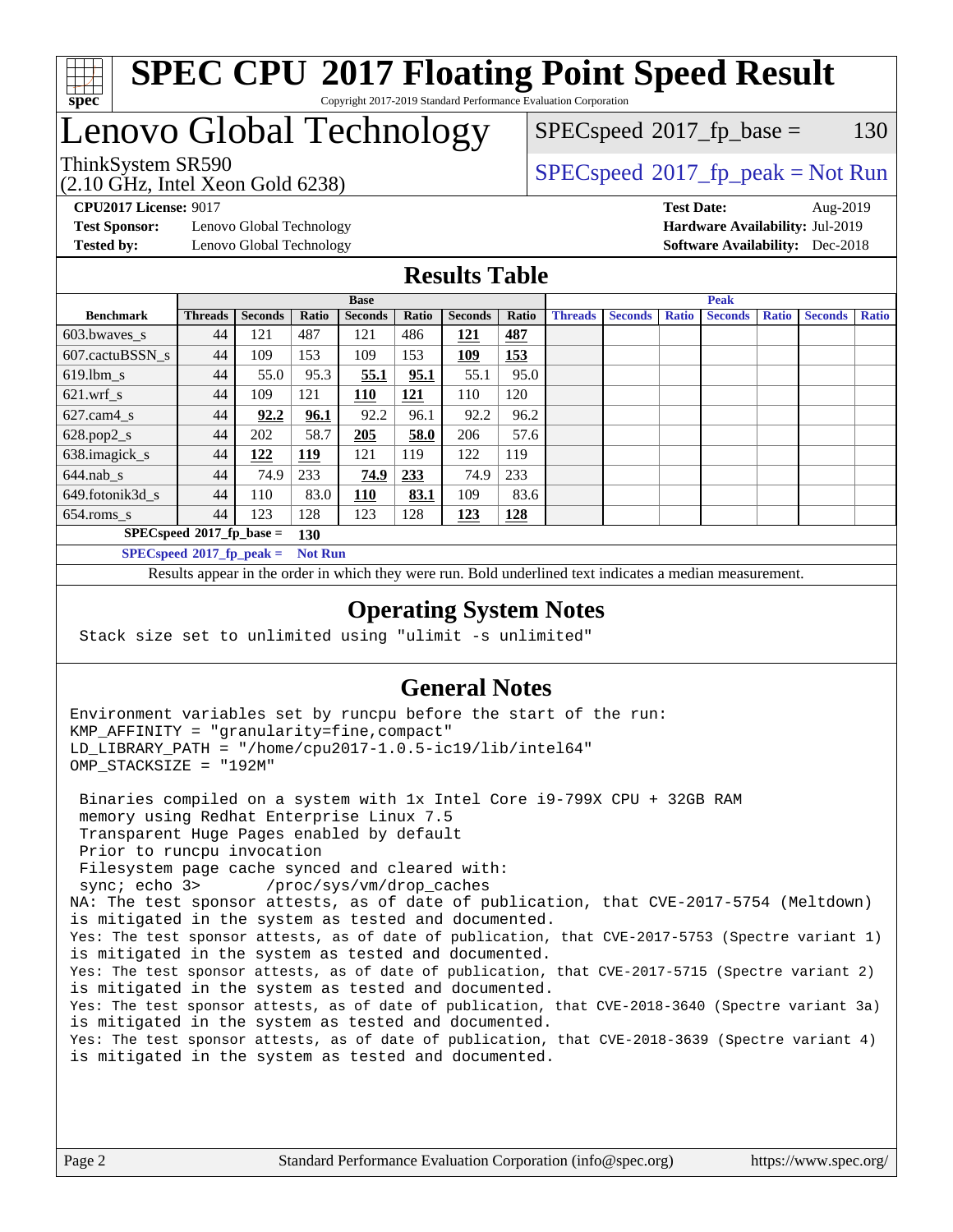| <b>SPEC CPU®2017 Floating Point Speed Result</b><br>Copyright 2017-2019 Standard Performance Evaluation Corporation<br>spec <sup>®</sup>                                                                                                                                                                                                                                                                                                                                                                                                                                                                                                                                                                                                                                                                                                                                                                                           |                                                                                                                                                                                             |                                                                                                                                                            |                                                                           |          |  |  |  |
|------------------------------------------------------------------------------------------------------------------------------------------------------------------------------------------------------------------------------------------------------------------------------------------------------------------------------------------------------------------------------------------------------------------------------------------------------------------------------------------------------------------------------------------------------------------------------------------------------------------------------------------------------------------------------------------------------------------------------------------------------------------------------------------------------------------------------------------------------------------------------------------------------------------------------------|---------------------------------------------------------------------------------------------------------------------------------------------------------------------------------------------|------------------------------------------------------------------------------------------------------------------------------------------------------------|---------------------------------------------------------------------------|----------|--|--|--|
| Lenovo Global Technology                                                                                                                                                                                                                                                                                                                                                                                                                                                                                                                                                                                                                                                                                                                                                                                                                                                                                                           |                                                                                                                                                                                             | $SPEC speed^{\circ}2017$ fp base =                                                                                                                         |                                                                           | 130      |  |  |  |
| ThinkSystem SR590<br>$(2.10 \text{ GHz}, \text{Intel Xeon Gold } 6238)$                                                                                                                                                                                                                                                                                                                                                                                                                                                                                                                                                                                                                                                                                                                                                                                                                                                            |                                                                                                                                                                                             | $SPEC speed^{\circ}2017\_fp\_peak = Not Run$                                                                                                               |                                                                           |          |  |  |  |
| <b>CPU2017 License: 9017</b><br><b>Test Sponsor:</b><br>Lenovo Global Technology<br><b>Tested by:</b><br>Lenovo Global Technology                                                                                                                                                                                                                                                                                                                                                                                                                                                                                                                                                                                                                                                                                                                                                                                                  |                                                                                                                                                                                             | <b>Test Date:</b>                                                                                                                                          | Hardware Availability: Jul-2019<br><b>Software Availability:</b> Dec-2018 | Aug-2019 |  |  |  |
| <b>Platform Notes</b>                                                                                                                                                                                                                                                                                                                                                                                                                                                                                                                                                                                                                                                                                                                                                                                                                                                                                                              |                                                                                                                                                                                             |                                                                                                                                                            |                                                                           |          |  |  |  |
| Choose Operating Mode set to Maximum Performance<br>Choose Operating Mode set to Custom Mode<br>CPU P-state Control set to Automatic<br>MONITOR/MWAIT set to Enable<br>Hyper-Threading set to Disable<br>Adjacent Cache Prefetch set to Disable<br>Sysinfo program /home/cpu2017-1.0.5-ic19/bin/sysinfo<br>Rev: r5974 of 2018-05-19 9bcde8f2999c33d61f64985e45859ea9<br>running on linux-2uov Wed Aug 7 16:34:17 2019<br>SUT (System Under Test) info as seen by some common utilities.<br>For more information on this section, see<br>https://www.spec.org/cpu2017/Docs/config.html#sysinfo<br>From /proc/cpuinfo<br>model name : Intel(R) Xeon(R) Gold 6238 CPU @ 2.10GHz<br>"physical id"s (chips)<br>2<br>44 "processors"<br>cores, siblings (Caution: counting these is hw and system dependent. The following<br>excerpts from /proc/cpuinfo might not be reliable. Use with caution.)<br>cpu cores $: 22$<br>siblings : 22 |                                                                                                                                                                                             | physical 0: cores 0 1 2 3 4 5 8 9 10 11 12 16 17 18 19 20 21 24 25 26 27 28<br>physical 1: cores 0 1 2 3 4 5 8 9 10 11 12 16 17 18 19 20 21 24 25 26 27 28 |                                                                           |          |  |  |  |
| From lscpu:<br>Architecture:<br>$CPU$ op-mode( $s$ ):<br>Byte Order:<br>CPU(s):<br>On-line $CPU(s)$ list:<br>Thread(s) per core:<br>Core(s) per socket:<br>Socket(s):<br>NUMA $node(s)$ :<br>Vendor ID:<br>CPU family:<br>Model:<br>Model name:<br>Stepping:<br>CPU MHz:<br>BogoMIPS:<br>Virtualization:<br>L1d cache:<br>Lli cache:<br>L2 cache:                                                                                                                                                                                                                                                                                                                                                                                                                                                                                                                                                                                  | x86_64<br>$32$ -bit, $64$ -bit<br>Little Endian<br>44<br>$0 - 43$<br>$\mathbf{1}$<br>22<br>2<br>2<br>GenuineIntel<br>6<br>85<br>7<br>2100.000<br>4200.00<br>$VT - x$<br>32K<br>32K<br>1024K | $Intel(R) Xeon(R) Gold 6238 CPU @ 2.10GHz$                                                                                                                 |                                                                           |          |  |  |  |
| (Continued on next page)                                                                                                                                                                                                                                                                                                                                                                                                                                                                                                                                                                                                                                                                                                                                                                                                                                                                                                           |                                                                                                                                                                                             |                                                                                                                                                            |                                                                           |          |  |  |  |
| Page 3                                                                                                                                                                                                                                                                                                                                                                                                                                                                                                                                                                                                                                                                                                                                                                                                                                                                                                                             | Standard Performance Evaluation Corporation (info@spec.org)                                                                                                                                 |                                                                                                                                                            | https://www.spec.org/                                                     |          |  |  |  |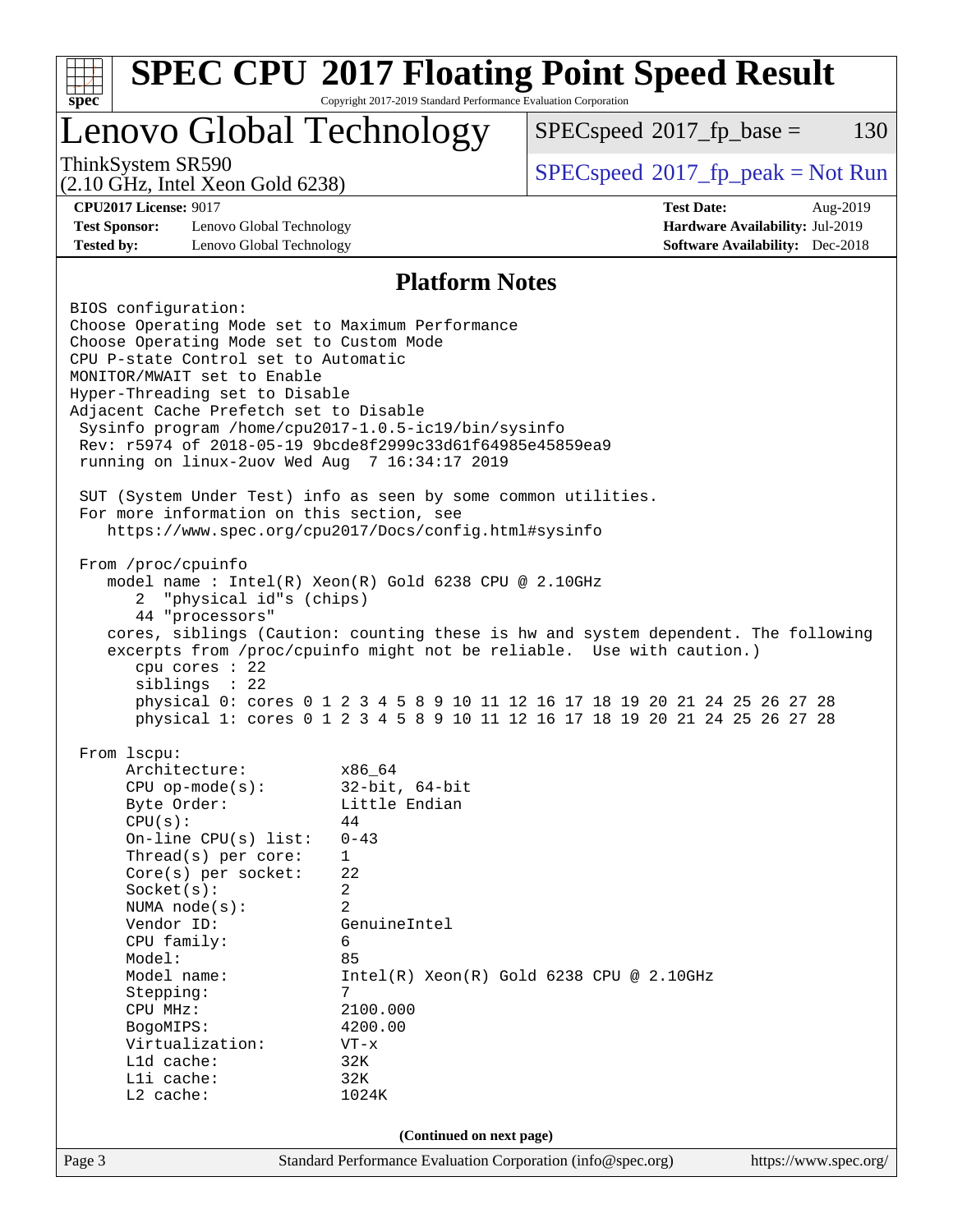| <b>SPEC CPU®2017 Floating Point Speed Result</b><br>Copyright 2017-2019 Standard Performance Evaluation Corporation<br>spec <sup>®</sup>                                                                                                                                                                                                                                                                                                                                                                                                                                                                                                                                                                                                                                                                                                                                                                                                                                                                                                                                                                                                                                                                                                                                                                                                                                                                                                                                                                                                                                                                                                                                                                                                                                                                                                                                                                                                   |                                                               |
|--------------------------------------------------------------------------------------------------------------------------------------------------------------------------------------------------------------------------------------------------------------------------------------------------------------------------------------------------------------------------------------------------------------------------------------------------------------------------------------------------------------------------------------------------------------------------------------------------------------------------------------------------------------------------------------------------------------------------------------------------------------------------------------------------------------------------------------------------------------------------------------------------------------------------------------------------------------------------------------------------------------------------------------------------------------------------------------------------------------------------------------------------------------------------------------------------------------------------------------------------------------------------------------------------------------------------------------------------------------------------------------------------------------------------------------------------------------------------------------------------------------------------------------------------------------------------------------------------------------------------------------------------------------------------------------------------------------------------------------------------------------------------------------------------------------------------------------------------------------------------------------------------------------------------------------------|---------------------------------------------------------------|
| Lenovo Global Technology                                                                                                                                                                                                                                                                                                                                                                                                                                                                                                                                                                                                                                                                                                                                                                                                                                                                                                                                                                                                                                                                                                                                                                                                                                                                                                                                                                                                                                                                                                                                                                                                                                                                                                                                                                                                                                                                                                                   | 130<br>$SPEC speed^{\circ}2017$ _fp_base =                    |
| ThinkSystem SR590<br>$(2.10 \text{ GHz}, \text{Intel Xeon Gold } 6238)$                                                                                                                                                                                                                                                                                                                                                                                                                                                                                                                                                                                                                                                                                                                                                                                                                                                                                                                                                                                                                                                                                                                                                                                                                                                                                                                                                                                                                                                                                                                                                                                                                                                                                                                                                                                                                                                                    | $SPEC speed^{\circ}2017\_fp\_peak = Not Run$                  |
| <b>CPU2017 License: 9017</b>                                                                                                                                                                                                                                                                                                                                                                                                                                                                                                                                                                                                                                                                                                                                                                                                                                                                                                                                                                                                                                                                                                                                                                                                                                                                                                                                                                                                                                                                                                                                                                                                                                                                                                                                                                                                                                                                                                               | <b>Test Date:</b><br>Aug-2019                                 |
| <b>Test Sponsor:</b><br>Lenovo Global Technology                                                                                                                                                                                                                                                                                                                                                                                                                                                                                                                                                                                                                                                                                                                                                                                                                                                                                                                                                                                                                                                                                                                                                                                                                                                                                                                                                                                                                                                                                                                                                                                                                                                                                                                                                                                                                                                                                           | Hardware Availability: Jul-2019                               |
| <b>Tested by:</b><br>Lenovo Global Technology                                                                                                                                                                                                                                                                                                                                                                                                                                                                                                                                                                                                                                                                                                                                                                                                                                                                                                                                                                                                                                                                                                                                                                                                                                                                                                                                                                                                                                                                                                                                                                                                                                                                                                                                                                                                                                                                                              | <b>Software Availability:</b> Dec-2018                        |
| <b>Platform Notes (Continued)</b>                                                                                                                                                                                                                                                                                                                                                                                                                                                                                                                                                                                                                                                                                                                                                                                                                                                                                                                                                                                                                                                                                                                                                                                                                                                                                                                                                                                                                                                                                                                                                                                                                                                                                                                                                                                                                                                                                                          |                                                               |
| 30976K<br>$L3$ cache:<br>NUMA node0 CPU(s):<br>$0 - 21$<br>NUMA nodel CPU(s):<br>$22 - 43$<br>Flaqs:<br>pat pse36 clflush dts acpi mmx fxsr sse sse2 ss ht tm pbe syscall nx pdpe1gb rdtscp<br>lm constant_tsc art arch_perfmon pebs bts rep_good nopl xtopology nonstop_tsc cpuid<br>aperfmperf pni pclmulqdq dtes64 monitor ds_cpl vmx smx est tm2 ssse3 sdbg fma cx16<br>xtpr pdcm pcid dca sse4_1 sse4_2 x2apic movbe popcnt tsc_deadline_timer aes xsave<br>avx f16c rdrand lahf_lm abm 3dnowprefetch cpuid_fault epb cat_13 cdp_13<br>invpcid_single intel_ppin ssbd mba ibrs ibpb stibp tpr_shadow vnmi flexpriority ept<br>vpid fsgsbase tsc_adjust bmil hle avx2 smep bmi2 erms invpcid rtm cqm mpx rdt_a<br>avx512f avx512dq rdseed adx smap clflushopt clwb intel_pt avx512cd avx512bw avx512vl<br>xsaveopt xsavec xgetbvl xsaves cqm_llc cqm_occup_llc cqm_mbm_total cqm_mbm_local<br>dtherm ida arat pln pts hwp_epp pku ospke avx512_vnni flush_lld arch_capabilities<br>/proc/cpuinfo cache data<br>cache size : 30976 KB<br>From numactl --hardware WARNING: a numactl 'node' might or might not correspond to a<br>physical chip.<br>$available: 2 nodes (0-1)$<br>node 0 cpus: 0 1 2 3 4 5 6 7 8 9 10 11 12 13 14 15 16 17 18 19 20 21<br>node 0 size: 96354 MB<br>node 0 free: 95992 MB<br>node 1 cpus: 22 23 24 25 26 27 28 29 30 31 32 33 34 35 36 37 38 39 40 41 42 43<br>node 1 size: 96711 MB<br>node 1 free: 95989 MB<br>node distances:<br>node<br>$\mathbf 0$<br>1<br>0:<br>10<br>21<br>1:<br>21<br>10<br>From /proc/meminfo<br>MemTotal:<br>197699976 kB<br>HugePages_Total:<br>0<br>Hugepagesize:<br>2048 kB<br>From /etc/*release* /etc/*version*<br>SuSE-release:<br>SUSE Linux Enterprise Server 12 (x86_64)<br>$VERSION = 12$<br>PATCHLEVEL = $4$<br># This file is deprecated and will be removed in a future service pack or release.<br># Please check /etc/os-release for details about this release. | fpu vme de pse tsc msr pae mce cx8 apic sep mtrr pge mca cmov |
| os-release:<br>NAME="SLES"                                                                                                                                                                                                                                                                                                                                                                                                                                                                                                                                                                                                                                                                                                                                                                                                                                                                                                                                                                                                                                                                                                                                                                                                                                                                                                                                                                                                                                                                                                                                                                                                                                                                                                                                                                                                                                                                                                                 |                                                               |
| VERSION="12-SP4"                                                                                                                                                                                                                                                                                                                                                                                                                                                                                                                                                                                                                                                                                                                                                                                                                                                                                                                                                                                                                                                                                                                                                                                                                                                                                                                                                                                                                                                                                                                                                                                                                                                                                                                                                                                                                                                                                                                           |                                                               |
| (Continued on next page)                                                                                                                                                                                                                                                                                                                                                                                                                                                                                                                                                                                                                                                                                                                                                                                                                                                                                                                                                                                                                                                                                                                                                                                                                                                                                                                                                                                                                                                                                                                                                                                                                                                                                                                                                                                                                                                                                                                   |                                                               |
| Page 4<br>Standard Performance Evaluation Corporation (info@spec.org)                                                                                                                                                                                                                                                                                                                                                                                                                                                                                                                                                                                                                                                                                                                                                                                                                                                                                                                                                                                                                                                                                                                                                                                                                                                                                                                                                                                                                                                                                                                                                                                                                                                                                                                                                                                                                                                                      | https://www.spec.org/                                         |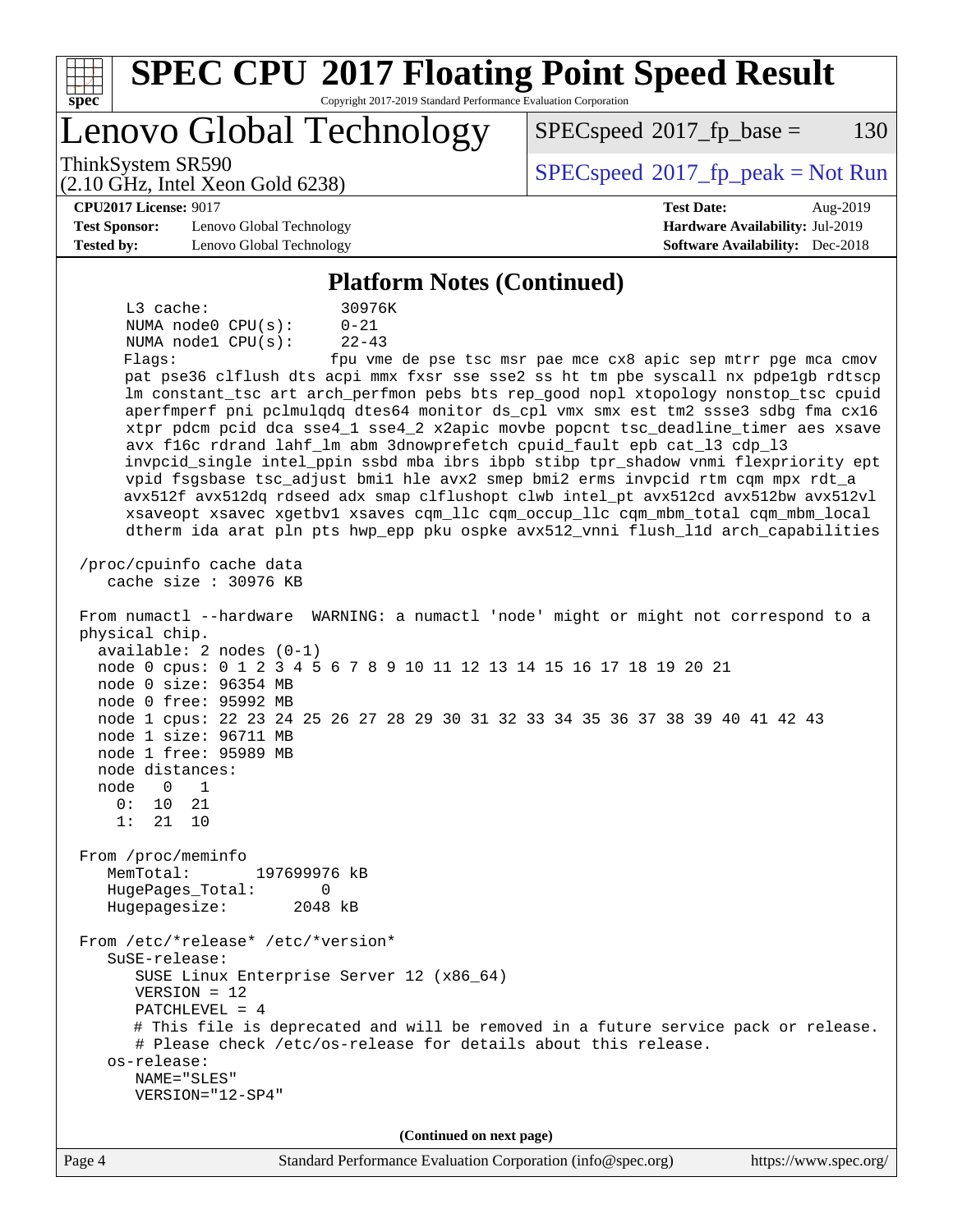

# **[SPEC CPU](http://www.spec.org/auto/cpu2017/Docs/result-fields.html#SPECCPU2017FloatingPointSpeedResult)[2017 Floating Point Speed Result](http://www.spec.org/auto/cpu2017/Docs/result-fields.html#SPECCPU2017FloatingPointSpeedResult)**

Copyright 2017-2019 Standard Performance Evaluation Corporation

### Lenovo Global Technology

 $SPECspeed^{\circledcirc}2017_fp\_base = 130$  $SPECspeed^{\circledcirc}2017_fp\_base = 130$ 

(2.10 GHz, Intel Xeon Gold 6238)

ThinkSystem SR590<br>  $SPECspeed^{\circ}2017\_fp\_peak = Not Run$  $SPECspeed^{\circ}2017\_fp\_peak = Not Run$ 

**[Test Sponsor:](http://www.spec.org/auto/cpu2017/Docs/result-fields.html#TestSponsor)** Lenovo Global Technology **[Hardware Availability:](http://www.spec.org/auto/cpu2017/Docs/result-fields.html#HardwareAvailability)** Jul-2019 **[Tested by:](http://www.spec.org/auto/cpu2017/Docs/result-fields.html#Testedby)** Lenovo Global Technology **[Software Availability:](http://www.spec.org/auto/cpu2017/Docs/result-fields.html#SoftwareAvailability)** Dec-2018

**[CPU2017 License:](http://www.spec.org/auto/cpu2017/Docs/result-fields.html#CPU2017License)** 9017 **[Test Date:](http://www.spec.org/auto/cpu2017/Docs/result-fields.html#TestDate)** Aug-2019

#### **[Platform Notes \(Continued\)](http://www.spec.org/auto/cpu2017/Docs/result-fields.html#PlatformNotes)**

 VERSION\_ID="12.4" PRETTY\_NAME="SUSE Linux Enterprise Server 12 SP4" ID="sles" ANSI\_COLOR="0;32" CPE\_NAME="cpe:/o:suse:sles:12:sp4"

uname -a:

 Linux linux-2uov 4.12.14-94.41-default #1 SMP Wed Oct 31 12:25:04 UTC 2018 (3090901) x86\_64 x86\_64 x86\_64 GNU/Linux

Kernel self-reported vulnerability status:

 CVE-2017-5754 (Meltdown): Not affected CVE-2017-5753 (Spectre variant 1): Mitigation: \_\_user pointer sanitization CVE-2017-5715 (Spectre variant 2): Mitigation: Indirect Branch Restricted Speculation, IBPB, IBRS\_FW

run-level 3 Aug 7 16:33

 SPEC is set to: /home/cpu2017-1.0.5-ic19 Filesystem Type Size Used Avail Use% Mounted on /dev/sdb3 btrfs 740G 46G 694G 7% /home

 Additional information from dmidecode follows. WARNING: Use caution when you interpret this section. The 'dmidecode' program reads system data which is "intended to allow hardware to be accurately determined", but the intent may not be met, as there are frequent changes to hardware, firmware, and the "DMTF SMBIOS" standard. BIOS Lenovo -[TEE141E-2.30]- 07/02/2019 Memory: 4x NO DIMM NO DIMM 12x SK Hynix HMA82GR7CJR8N-WM 16 GB 2 rank 2933

(End of data from sysinfo program)

#### **[Compiler Version Notes](http://www.spec.org/auto/cpu2017/Docs/result-fields.html#CompilerVersionNotes)**

============================================================================== C | 619.lbm\_s(base) 638.imagick\_s(base) 644.nab\_s(base) ------------------------------------------------------------------------------ Intel(R) C Intel(R) 64 Compiler for applications running on Intel(R)  $64$ , Version 19.0.0.117 Build 20180804 Copyright (C) 1985-2018 Intel Corporation. All rights reserved. ------------------------------------------------------------------------------ ==============================================================================  $C_{++}$ , C, Fortran | 607.cactuBSSN s(base) **(Continued on next page)**

Page 5 Standard Performance Evaluation Corporation [\(info@spec.org\)](mailto:info@spec.org) <https://www.spec.org/>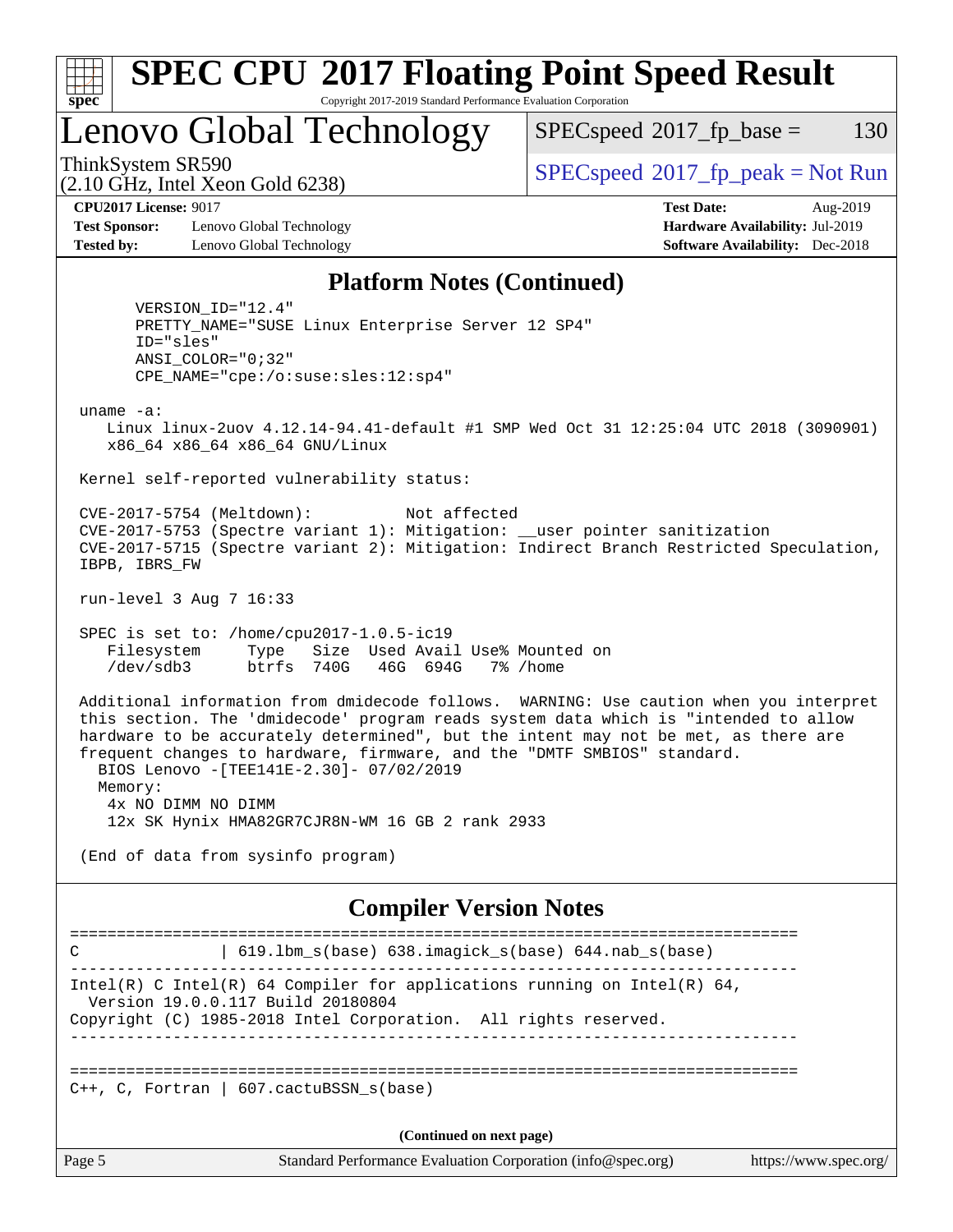

# **[SPEC CPU](http://www.spec.org/auto/cpu2017/Docs/result-fields.html#SPECCPU2017FloatingPointSpeedResult)[2017 Floating Point Speed Result](http://www.spec.org/auto/cpu2017/Docs/result-fields.html#SPECCPU2017FloatingPointSpeedResult)**

Copyright 2017-2019 Standard Performance Evaluation Corporation

Lenovo Global Technology

 $SPECspeed^{\circ}2017_fp\_base = 130$  $SPECspeed^{\circ}2017_fp\_base = 130$ 

ThinkSystem SR590<br>  $SPEC speed^{\circ}2017$ \_fp\_peak = Not Run

**[Test Sponsor:](http://www.spec.org/auto/cpu2017/Docs/result-fields.html#TestSponsor)** Lenovo Global Technology **[Hardware Availability:](http://www.spec.org/auto/cpu2017/Docs/result-fields.html#HardwareAvailability)** Jul-2019 **[Tested by:](http://www.spec.org/auto/cpu2017/Docs/result-fields.html#Testedby)** Lenovo Global Technology **[Software Availability:](http://www.spec.org/auto/cpu2017/Docs/result-fields.html#SoftwareAvailability)** Dec-2018

(2.10 GHz, Intel Xeon Gold 6238)

**[CPU2017 License:](http://www.spec.org/auto/cpu2017/Docs/result-fields.html#CPU2017License)** 9017 **[Test Date:](http://www.spec.org/auto/cpu2017/Docs/result-fields.html#TestDate)** Aug-2019

#### **[Compiler Version Notes \(Continued\)](http://www.spec.org/auto/cpu2017/Docs/result-fields.html#CompilerVersionNotes)**

| Intel(R) $C++$ Intel(R) 64 Compiler for applications running on Intel(R) 64,<br>Version 19.0.0.117 Build 20180804<br>Copyright (C) 1985-2018 Intel Corporation. All rights reserved.     |  |  |  |  |  |  |  |
|------------------------------------------------------------------------------------------------------------------------------------------------------------------------------------------|--|--|--|--|--|--|--|
| Intel(R) C Intel(R) 64 Compiler for applications running on Intel(R) 64,<br>Version 19.0.0.117 Build 20180804                                                                            |  |  |  |  |  |  |  |
| Copyright (C) 1985-2018 Intel Corporation. All rights reserved.<br>$Intel(R)$ Fortran Intel(R) 64 Compiler for applications running on Intel(R)<br>64, Version 19.0.0.117 Build 20180804 |  |  |  |  |  |  |  |
| Copyright (C) 1985-2018 Intel Corporation. All rights reserved.                                                                                                                          |  |  |  |  |  |  |  |
|                                                                                                                                                                                          |  |  |  |  |  |  |  |
| $\vert$ 603.bwaves_s(base) 649.fotonik3d_s(base) 654.roms_s(base)<br>Fortran                                                                                                             |  |  |  |  |  |  |  |
| Intel(R) Fortran Intel(R) 64 Compiler for applications running on Intel(R)<br>64, Version 19.0.0.117 Build 20180804<br>Copyright (C) 1985-2018 Intel Corporation. All rights reserved.   |  |  |  |  |  |  |  |
|                                                                                                                                                                                          |  |  |  |  |  |  |  |
| Fortran, $C = \{621. \text{wrf s}(\text{base}) \}$ 627. cam4 s(base) 628. pop2 s(base)                                                                                                   |  |  |  |  |  |  |  |
| Intel(R) Fortran Intel(R) 64 Compiler for applications running on Intel(R)<br>64, Version 19.0.0.117 Build 20180804                                                                      |  |  |  |  |  |  |  |
| Copyright (C) 1985-2018 Intel Corporation. All rights reserved.<br>Intel(R) C Intel(R) 64 Compiler for applications running on Intel(R) 64,<br>Version 19.0.0.117 Build 20180804         |  |  |  |  |  |  |  |
| Copyright (C) 1985-2018 Intel Corporation. All rights reserved.                                                                                                                          |  |  |  |  |  |  |  |

### **[Base Compiler Invocation](http://www.spec.org/auto/cpu2017/Docs/result-fields.html#BaseCompilerInvocation)**

[C benchmarks](http://www.spec.org/auto/cpu2017/Docs/result-fields.html#Cbenchmarks): [icc -m64 -std=c11](http://www.spec.org/cpu2017/results/res2019q3/cpu2017-20190819-16977.flags.html#user_CCbase_intel_icc_64bit_c11_33ee0cdaae7deeeab2a9725423ba97205ce30f63b9926c2519791662299b76a0318f32ddfffdc46587804de3178b4f9328c46fa7c2b0cd779d7a61945c91cd35)

[Fortran benchmarks](http://www.spec.org/auto/cpu2017/Docs/result-fields.html#Fortranbenchmarks): [ifort -m64](http://www.spec.org/cpu2017/results/res2019q3/cpu2017-20190819-16977.flags.html#user_FCbase_intel_ifort_64bit_24f2bb282fbaeffd6157abe4f878425411749daecae9a33200eee2bee2fe76f3b89351d69a8130dd5949958ce389cf37ff59a95e7a40d588e8d3a57e0c3fd751)

[Benchmarks using both Fortran and C](http://www.spec.org/auto/cpu2017/Docs/result-fields.html#BenchmarksusingbothFortranandC): [ifort -m64](http://www.spec.org/cpu2017/results/res2019q3/cpu2017-20190819-16977.flags.html#user_CC_FCbase_intel_ifort_64bit_24f2bb282fbaeffd6157abe4f878425411749daecae9a33200eee2bee2fe76f3b89351d69a8130dd5949958ce389cf37ff59a95e7a40d588e8d3a57e0c3fd751) [icc -m64 -std=c11](http://www.spec.org/cpu2017/results/res2019q3/cpu2017-20190819-16977.flags.html#user_CC_FCbase_intel_icc_64bit_c11_33ee0cdaae7deeeab2a9725423ba97205ce30f63b9926c2519791662299b76a0318f32ddfffdc46587804de3178b4f9328c46fa7c2b0cd779d7a61945c91cd35)

[Benchmarks using Fortran, C, and C++:](http://www.spec.org/auto/cpu2017/Docs/result-fields.html#BenchmarksusingFortranCandCXX) [icpc -m64](http://www.spec.org/cpu2017/results/res2019q3/cpu2017-20190819-16977.flags.html#user_CC_CXX_FCbase_intel_icpc_64bit_4ecb2543ae3f1412ef961e0650ca070fec7b7afdcd6ed48761b84423119d1bf6bdf5cad15b44d48e7256388bc77273b966e5eb805aefd121eb22e9299b2ec9d9) [icc -m64 -std=c11](http://www.spec.org/cpu2017/results/res2019q3/cpu2017-20190819-16977.flags.html#user_CC_CXX_FCbase_intel_icc_64bit_c11_33ee0cdaae7deeeab2a9725423ba97205ce30f63b9926c2519791662299b76a0318f32ddfffdc46587804de3178b4f9328c46fa7c2b0cd779d7a61945c91cd35) [ifort -m64](http://www.spec.org/cpu2017/results/res2019q3/cpu2017-20190819-16977.flags.html#user_CC_CXX_FCbase_intel_ifort_64bit_24f2bb282fbaeffd6157abe4f878425411749daecae9a33200eee2bee2fe76f3b89351d69a8130dd5949958ce389cf37ff59a95e7a40d588e8d3a57e0c3fd751)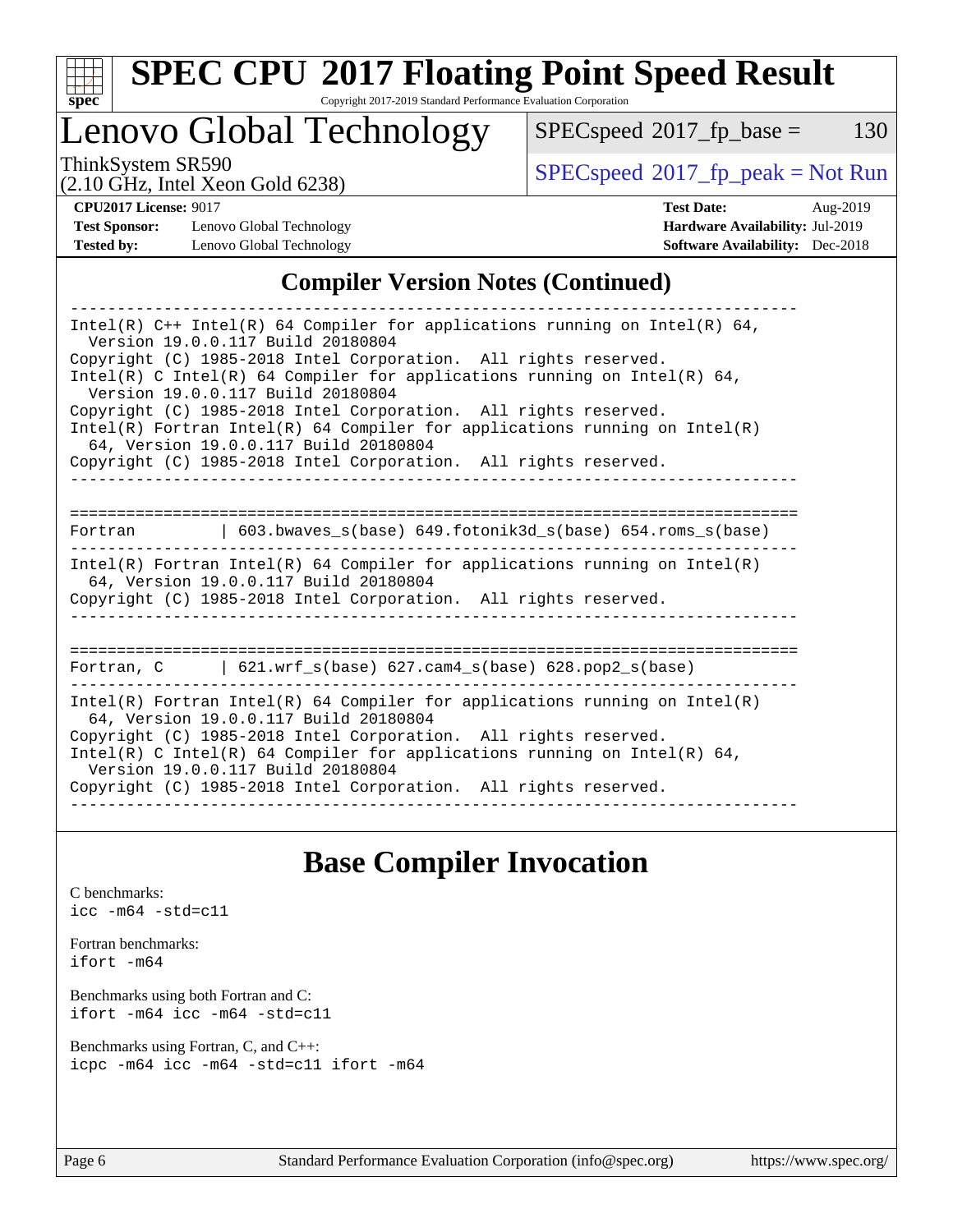

#### **[SPEC CPU](http://www.spec.org/auto/cpu2017/Docs/result-fields.html#SPECCPU2017FloatingPointSpeedResult)[2017 Floating Point Speed Result](http://www.spec.org/auto/cpu2017/Docs/result-fields.html#SPECCPU2017FloatingPointSpeedResult)** Copyright 2017-2019 Standard Performance Evaluation Corporation

### Lenovo Global Technology

 $SPEC speed^{\circ}2017\_fp\_base = 130$ 

(2.10 GHz, Intel Xeon Gold 6238)

ThinkSystem SR590<br>  $SPECspeed^{\circ}2017<sub>fp</sub> peak = Not Run$  $SPECspeed^{\circ}2017<sub>fp</sub> peak = Not Run$ 

**[Test Sponsor:](http://www.spec.org/auto/cpu2017/Docs/result-fields.html#TestSponsor)** Lenovo Global Technology **[Hardware Availability:](http://www.spec.org/auto/cpu2017/Docs/result-fields.html#HardwareAvailability)** Jul-2019 **[Tested by:](http://www.spec.org/auto/cpu2017/Docs/result-fields.html#Testedby)** Lenovo Global Technology **[Software Availability:](http://www.spec.org/auto/cpu2017/Docs/result-fields.html#SoftwareAvailability)** Dec-2018

**[CPU2017 License:](http://www.spec.org/auto/cpu2017/Docs/result-fields.html#CPU2017License)** 9017 **[Test Date:](http://www.spec.org/auto/cpu2017/Docs/result-fields.html#TestDate)** Aug-2019

### **[Base Portability Flags](http://www.spec.org/auto/cpu2017/Docs/result-fields.html#BasePortabilityFlags)**

 603.bwaves\_s: [-DSPEC\\_LP64](http://www.spec.org/cpu2017/results/res2019q3/cpu2017-20190819-16977.flags.html#suite_basePORTABILITY603_bwaves_s_DSPEC_LP64) 607.cactuBSSN\_s: [-DSPEC\\_LP64](http://www.spec.org/cpu2017/results/res2019q3/cpu2017-20190819-16977.flags.html#suite_basePORTABILITY607_cactuBSSN_s_DSPEC_LP64) 619.lbm\_s: [-DSPEC\\_LP64](http://www.spec.org/cpu2017/results/res2019q3/cpu2017-20190819-16977.flags.html#suite_basePORTABILITY619_lbm_s_DSPEC_LP64) 621.wrf\_s: [-DSPEC\\_LP64](http://www.spec.org/cpu2017/results/res2019q3/cpu2017-20190819-16977.flags.html#suite_basePORTABILITY621_wrf_s_DSPEC_LP64) [-DSPEC\\_CASE\\_FLAG](http://www.spec.org/cpu2017/results/res2019q3/cpu2017-20190819-16977.flags.html#b621.wrf_s_baseCPORTABILITY_DSPEC_CASE_FLAG) [-convert big\\_endian](http://www.spec.org/cpu2017/results/res2019q3/cpu2017-20190819-16977.flags.html#user_baseFPORTABILITY621_wrf_s_convert_big_endian_c3194028bc08c63ac5d04de18c48ce6d347e4e562e8892b8bdbdc0214820426deb8554edfa529a3fb25a586e65a3d812c835984020483e7e73212c4d31a38223) 627.cam4\_s: [-DSPEC\\_LP64](http://www.spec.org/cpu2017/results/res2019q3/cpu2017-20190819-16977.flags.html#suite_basePORTABILITY627_cam4_s_DSPEC_LP64) [-DSPEC\\_CASE\\_FLAG](http://www.spec.org/cpu2017/results/res2019q3/cpu2017-20190819-16977.flags.html#b627.cam4_s_baseCPORTABILITY_DSPEC_CASE_FLAG) 628.pop2\_s: [-DSPEC\\_LP64](http://www.spec.org/cpu2017/results/res2019q3/cpu2017-20190819-16977.flags.html#suite_basePORTABILITY628_pop2_s_DSPEC_LP64) [-DSPEC\\_CASE\\_FLAG](http://www.spec.org/cpu2017/results/res2019q3/cpu2017-20190819-16977.flags.html#b628.pop2_s_baseCPORTABILITY_DSPEC_CASE_FLAG) [-convert big\\_endian](http://www.spec.org/cpu2017/results/res2019q3/cpu2017-20190819-16977.flags.html#user_baseFPORTABILITY628_pop2_s_convert_big_endian_c3194028bc08c63ac5d04de18c48ce6d347e4e562e8892b8bdbdc0214820426deb8554edfa529a3fb25a586e65a3d812c835984020483e7e73212c4d31a38223) [-assume byterecl](http://www.spec.org/cpu2017/results/res2019q3/cpu2017-20190819-16977.flags.html#user_baseFPORTABILITY628_pop2_s_assume_byterecl_7e47d18b9513cf18525430bbf0f2177aa9bf368bc7a059c09b2c06a34b53bd3447c950d3f8d6c70e3faf3a05c8557d66a5798b567902e8849adc142926523472) 638.imagick\_s: [-DSPEC\\_LP64](http://www.spec.org/cpu2017/results/res2019q3/cpu2017-20190819-16977.flags.html#suite_basePORTABILITY638_imagick_s_DSPEC_LP64) 644.nab\_s: [-DSPEC\\_LP64](http://www.spec.org/cpu2017/results/res2019q3/cpu2017-20190819-16977.flags.html#suite_basePORTABILITY644_nab_s_DSPEC_LP64) 649.fotonik3d\_s: [-DSPEC\\_LP64](http://www.spec.org/cpu2017/results/res2019q3/cpu2017-20190819-16977.flags.html#suite_basePORTABILITY649_fotonik3d_s_DSPEC_LP64) 654.roms\_s: [-DSPEC\\_LP64](http://www.spec.org/cpu2017/results/res2019q3/cpu2017-20190819-16977.flags.html#suite_basePORTABILITY654_roms_s_DSPEC_LP64)

### **[Base Optimization Flags](http://www.spec.org/auto/cpu2017/Docs/result-fields.html#BaseOptimizationFlags)**

[C benchmarks](http://www.spec.org/auto/cpu2017/Docs/result-fields.html#Cbenchmarks):

[-xCORE-AVX512](http://www.spec.org/cpu2017/results/res2019q3/cpu2017-20190819-16977.flags.html#user_CCbase_f-xCORE-AVX512) [-ipo](http://www.spec.org/cpu2017/results/res2019q3/cpu2017-20190819-16977.flags.html#user_CCbase_f-ipo) [-O3](http://www.spec.org/cpu2017/results/res2019q3/cpu2017-20190819-16977.flags.html#user_CCbase_f-O3) [-no-prec-div](http://www.spec.org/cpu2017/results/res2019q3/cpu2017-20190819-16977.flags.html#user_CCbase_f-no-prec-div) [-qopt-prefetch](http://www.spec.org/cpu2017/results/res2019q3/cpu2017-20190819-16977.flags.html#user_CCbase_f-qopt-prefetch) [-ffinite-math-only](http://www.spec.org/cpu2017/results/res2019q3/cpu2017-20190819-16977.flags.html#user_CCbase_f_finite_math_only_cb91587bd2077682c4b38af759c288ed7c732db004271a9512da14a4f8007909a5f1427ecbf1a0fb78ff2a814402c6114ac565ca162485bbcae155b5e4258871) [-qopt-mem-layout-trans=3](http://www.spec.org/cpu2017/results/res2019q3/cpu2017-20190819-16977.flags.html#user_CCbase_f-qopt-mem-layout-trans_de80db37974c74b1f0e20d883f0b675c88c3b01e9d123adea9b28688d64333345fb62bc4a798493513fdb68f60282f9a726aa07f478b2f7113531aecce732043) [-qopenmp](http://www.spec.org/cpu2017/results/res2019q3/cpu2017-20190819-16977.flags.html#user_CCbase_qopenmp_16be0c44f24f464004c6784a7acb94aca937f053568ce72f94b139a11c7c168634a55f6653758ddd83bcf7b8463e8028bb0b48b77bcddc6b78d5d95bb1df2967) [-DSPEC\\_OPENMP](http://www.spec.org/cpu2017/results/res2019q3/cpu2017-20190819-16977.flags.html#suite_CCbase_DSPEC_OPENMP)

[Fortran benchmarks](http://www.spec.org/auto/cpu2017/Docs/result-fields.html#Fortranbenchmarks):

[-DSPEC\\_OPENMP](http://www.spec.org/cpu2017/results/res2019q3/cpu2017-20190819-16977.flags.html#suite_FCbase_DSPEC_OPENMP) [-xCORE-AVX512](http://www.spec.org/cpu2017/results/res2019q3/cpu2017-20190819-16977.flags.html#user_FCbase_f-xCORE-AVX512) [-ipo](http://www.spec.org/cpu2017/results/res2019q3/cpu2017-20190819-16977.flags.html#user_FCbase_f-ipo) [-O3](http://www.spec.org/cpu2017/results/res2019q3/cpu2017-20190819-16977.flags.html#user_FCbase_f-O3) [-no-prec-div](http://www.spec.org/cpu2017/results/res2019q3/cpu2017-20190819-16977.flags.html#user_FCbase_f-no-prec-div) [-qopt-prefetch](http://www.spec.org/cpu2017/results/res2019q3/cpu2017-20190819-16977.flags.html#user_FCbase_f-qopt-prefetch) [-ffinite-math-only](http://www.spec.org/cpu2017/results/res2019q3/cpu2017-20190819-16977.flags.html#user_FCbase_f_finite_math_only_cb91587bd2077682c4b38af759c288ed7c732db004271a9512da14a4f8007909a5f1427ecbf1a0fb78ff2a814402c6114ac565ca162485bbcae155b5e4258871) [-qopt-mem-layout-trans=3](http://www.spec.org/cpu2017/results/res2019q3/cpu2017-20190819-16977.flags.html#user_FCbase_f-qopt-mem-layout-trans_de80db37974c74b1f0e20d883f0b675c88c3b01e9d123adea9b28688d64333345fb62bc4a798493513fdb68f60282f9a726aa07f478b2f7113531aecce732043) [-qopenmp](http://www.spec.org/cpu2017/results/res2019q3/cpu2017-20190819-16977.flags.html#user_FCbase_qopenmp_16be0c44f24f464004c6784a7acb94aca937f053568ce72f94b139a11c7c168634a55f6653758ddd83bcf7b8463e8028bb0b48b77bcddc6b78d5d95bb1df2967) [-nostandard-realloc-lhs](http://www.spec.org/cpu2017/results/res2019q3/cpu2017-20190819-16977.flags.html#user_FCbase_f_2003_std_realloc_82b4557e90729c0f113870c07e44d33d6f5a304b4f63d4c15d2d0f1fab99f5daaed73bdb9275d9ae411527f28b936061aa8b9c8f2d63842963b95c9dd6426b8a) [-align array32byte](http://www.spec.org/cpu2017/results/res2019q3/cpu2017-20190819-16977.flags.html#user_FCbase_align_array32byte_b982fe038af199962ba9a80c053b8342c548c85b40b8e86eb3cc33dee0d7986a4af373ac2d51c3f7cf710a18d62fdce2948f201cd044323541f22fc0fffc51b6)

[Benchmarks using both Fortran and C](http://www.spec.org/auto/cpu2017/Docs/result-fields.html#BenchmarksusingbothFortranandC):

[-xCORE-AVX512](http://www.spec.org/cpu2017/results/res2019q3/cpu2017-20190819-16977.flags.html#user_CC_FCbase_f-xCORE-AVX512) [-ipo](http://www.spec.org/cpu2017/results/res2019q3/cpu2017-20190819-16977.flags.html#user_CC_FCbase_f-ipo) [-O3](http://www.spec.org/cpu2017/results/res2019q3/cpu2017-20190819-16977.flags.html#user_CC_FCbase_f-O3) [-no-prec-div](http://www.spec.org/cpu2017/results/res2019q3/cpu2017-20190819-16977.flags.html#user_CC_FCbase_f-no-prec-div) [-qopt-prefetch](http://www.spec.org/cpu2017/results/res2019q3/cpu2017-20190819-16977.flags.html#user_CC_FCbase_f-qopt-prefetch) [-ffinite-math-only](http://www.spec.org/cpu2017/results/res2019q3/cpu2017-20190819-16977.flags.html#user_CC_FCbase_f_finite_math_only_cb91587bd2077682c4b38af759c288ed7c732db004271a9512da14a4f8007909a5f1427ecbf1a0fb78ff2a814402c6114ac565ca162485bbcae155b5e4258871) [-qopt-mem-layout-trans=3](http://www.spec.org/cpu2017/results/res2019q3/cpu2017-20190819-16977.flags.html#user_CC_FCbase_f-qopt-mem-layout-trans_de80db37974c74b1f0e20d883f0b675c88c3b01e9d123adea9b28688d64333345fb62bc4a798493513fdb68f60282f9a726aa07f478b2f7113531aecce732043) [-qopenmp](http://www.spec.org/cpu2017/results/res2019q3/cpu2017-20190819-16977.flags.html#user_CC_FCbase_qopenmp_16be0c44f24f464004c6784a7acb94aca937f053568ce72f94b139a11c7c168634a55f6653758ddd83bcf7b8463e8028bb0b48b77bcddc6b78d5d95bb1df2967) [-DSPEC\\_OPENMP](http://www.spec.org/cpu2017/results/res2019q3/cpu2017-20190819-16977.flags.html#suite_CC_FCbase_DSPEC_OPENMP) [-nostandard-realloc-lhs](http://www.spec.org/cpu2017/results/res2019q3/cpu2017-20190819-16977.flags.html#user_CC_FCbase_f_2003_std_realloc_82b4557e90729c0f113870c07e44d33d6f5a304b4f63d4c15d2d0f1fab99f5daaed73bdb9275d9ae411527f28b936061aa8b9c8f2d63842963b95c9dd6426b8a) [-align array32byte](http://www.spec.org/cpu2017/results/res2019q3/cpu2017-20190819-16977.flags.html#user_CC_FCbase_align_array32byte_b982fe038af199962ba9a80c053b8342c548c85b40b8e86eb3cc33dee0d7986a4af373ac2d51c3f7cf710a18d62fdce2948f201cd044323541f22fc0fffc51b6)

[Benchmarks using Fortran, C, and C++:](http://www.spec.org/auto/cpu2017/Docs/result-fields.html#BenchmarksusingFortranCandCXX)

[-xCORE-AVX512](http://www.spec.org/cpu2017/results/res2019q3/cpu2017-20190819-16977.flags.html#user_CC_CXX_FCbase_f-xCORE-AVX512) [-ipo](http://www.spec.org/cpu2017/results/res2019q3/cpu2017-20190819-16977.flags.html#user_CC_CXX_FCbase_f-ipo) [-O3](http://www.spec.org/cpu2017/results/res2019q3/cpu2017-20190819-16977.flags.html#user_CC_CXX_FCbase_f-O3) [-no-prec-div](http://www.spec.org/cpu2017/results/res2019q3/cpu2017-20190819-16977.flags.html#user_CC_CXX_FCbase_f-no-prec-div) [-qopt-prefetch](http://www.spec.org/cpu2017/results/res2019q3/cpu2017-20190819-16977.flags.html#user_CC_CXX_FCbase_f-qopt-prefetch) [-ffinite-math-only](http://www.spec.org/cpu2017/results/res2019q3/cpu2017-20190819-16977.flags.html#user_CC_CXX_FCbase_f_finite_math_only_cb91587bd2077682c4b38af759c288ed7c732db004271a9512da14a4f8007909a5f1427ecbf1a0fb78ff2a814402c6114ac565ca162485bbcae155b5e4258871) [-qopt-mem-layout-trans=3](http://www.spec.org/cpu2017/results/res2019q3/cpu2017-20190819-16977.flags.html#user_CC_CXX_FCbase_f-qopt-mem-layout-trans_de80db37974c74b1f0e20d883f0b675c88c3b01e9d123adea9b28688d64333345fb62bc4a798493513fdb68f60282f9a726aa07f478b2f7113531aecce732043) [-qopenmp](http://www.spec.org/cpu2017/results/res2019q3/cpu2017-20190819-16977.flags.html#user_CC_CXX_FCbase_qopenmp_16be0c44f24f464004c6784a7acb94aca937f053568ce72f94b139a11c7c168634a55f6653758ddd83bcf7b8463e8028bb0b48b77bcddc6b78d5d95bb1df2967) [-DSPEC\\_OPENMP](http://www.spec.org/cpu2017/results/res2019q3/cpu2017-20190819-16977.flags.html#suite_CC_CXX_FCbase_DSPEC_OPENMP) [-nostandard-realloc-lhs](http://www.spec.org/cpu2017/results/res2019q3/cpu2017-20190819-16977.flags.html#user_CC_CXX_FCbase_f_2003_std_realloc_82b4557e90729c0f113870c07e44d33d6f5a304b4f63d4c15d2d0f1fab99f5daaed73bdb9275d9ae411527f28b936061aa8b9c8f2d63842963b95c9dd6426b8a) [-align array32byte](http://www.spec.org/cpu2017/results/res2019q3/cpu2017-20190819-16977.flags.html#user_CC_CXX_FCbase_align_array32byte_b982fe038af199962ba9a80c053b8342c548c85b40b8e86eb3cc33dee0d7986a4af373ac2d51c3f7cf710a18d62fdce2948f201cd044323541f22fc0fffc51b6)

[The flags files that were used to format this result can be browsed at](tmsearch)

<http://www.spec.org/cpu2017/flags/Intel-ic19.0-official-linux64.2019-01-15.html> <http://www.spec.org/cpu2017/flags/Lenovo-Platform-SPECcpu2017-Flags-V1.2-CLX-D.html>

[You can also download the XML flags sources by saving the following links:](tmsearch) <http://www.spec.org/cpu2017/flags/Intel-ic19.0-official-linux64.2019-01-15.xml> <http://www.spec.org/cpu2017/flags/Lenovo-Platform-SPECcpu2017-Flags-V1.2-CLX-D.xml>